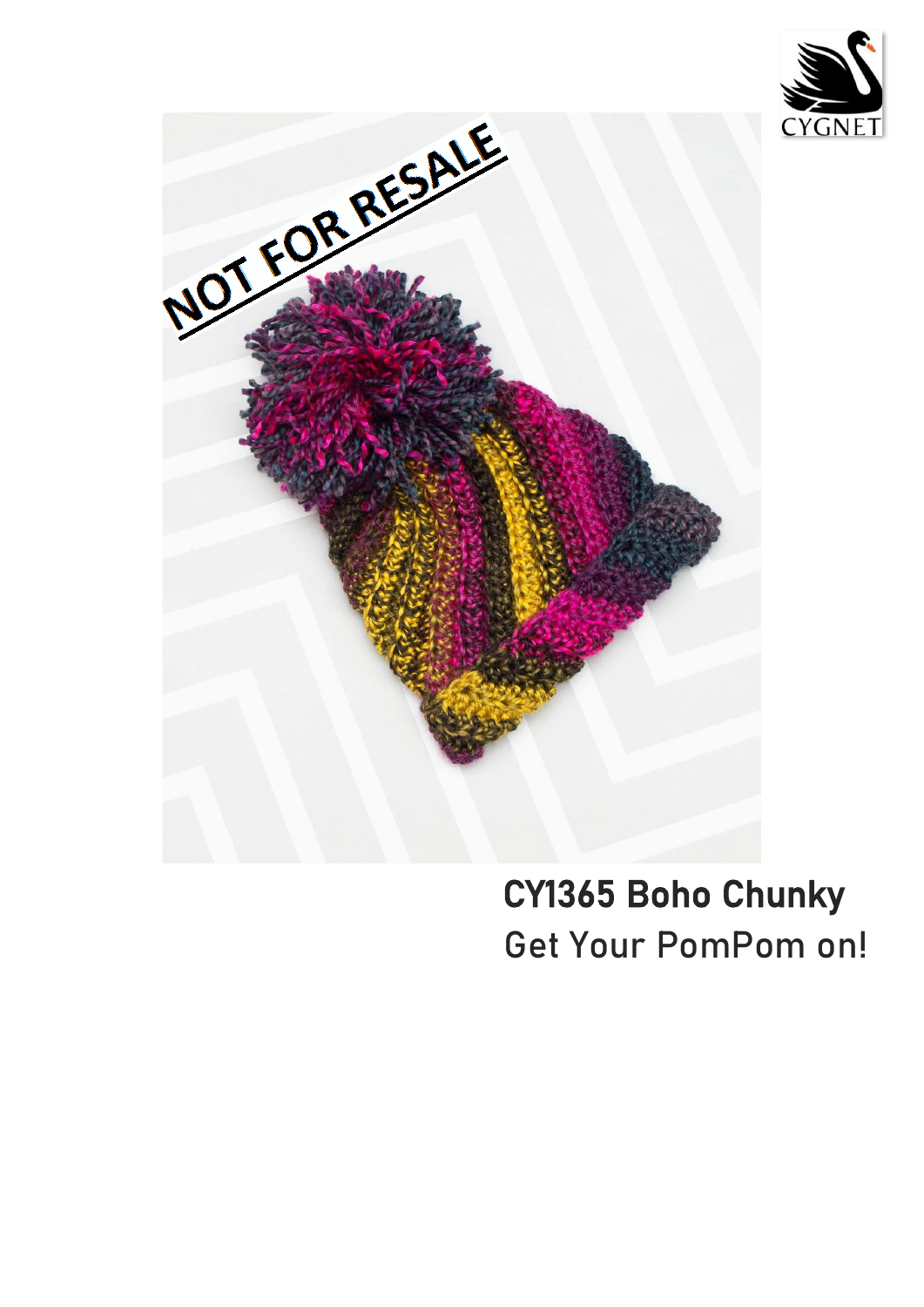## **Materials**

6mm crochet hook

2 x 100g balls Boho Chunky shade Radiant 2464

## **Pattern Notes**

UK terminology used

The chain 1 does not count as a stitch, always work into the 1<sup>st</sup> stitch of the row.

This pattern is made by increasing at one end of the row and decreasing at the other.

The increases are made by working 2 half treble crochet into the same stitch.

The decreases are worked by working a half treble crochet decrease over the last 2 stitches of the row.

The ridges are made by working into the back loop only.

Hat can be worn down for a slouchy look or turned up to create a brim.

# **Abbreviations**

Htc – half treble crochet Htcblo – half treble crochet back loop only

Htc2tog – half treble crochet 2 together Htc2tog blo– half treble crochet 2 together back loop only

ch(s) - chain(s) chsp- chain space t - turn your work nxt – next rept - repeat sk - skip

sp(s) - space(s) cor – corner slst – slip stitch fo – fasten off

 $\overline{1}$ 

I

I

I

I

I

I

I

I

I

I

 $\overline{\phantom{a}}$ 

Chain 37

Row 1 – htc into  $2^{nd}$  ch from hook and in each ch across (36) Row 2 – ch 1, t, htc2tog blo over 1st and  $2^{nd}$  sts, htcblo 33, 2 htc into last st

Row 3 – ch 1, t, 2 htc into 1st st, htc blo 33, htc2tog over last 2 sts

Rept rows 2 and 3 – 18 more times or until you reach the head width that you are comfortable with.

Rept row 2 once more

## **Finishing off**

Line up edges together with wrong side facing outward and slst both edges together using the blo.

Leave a long tail for sewing the top closed.

Place your yarn on a needle and weave in and out every row around the top of the hat, pull tight to close.